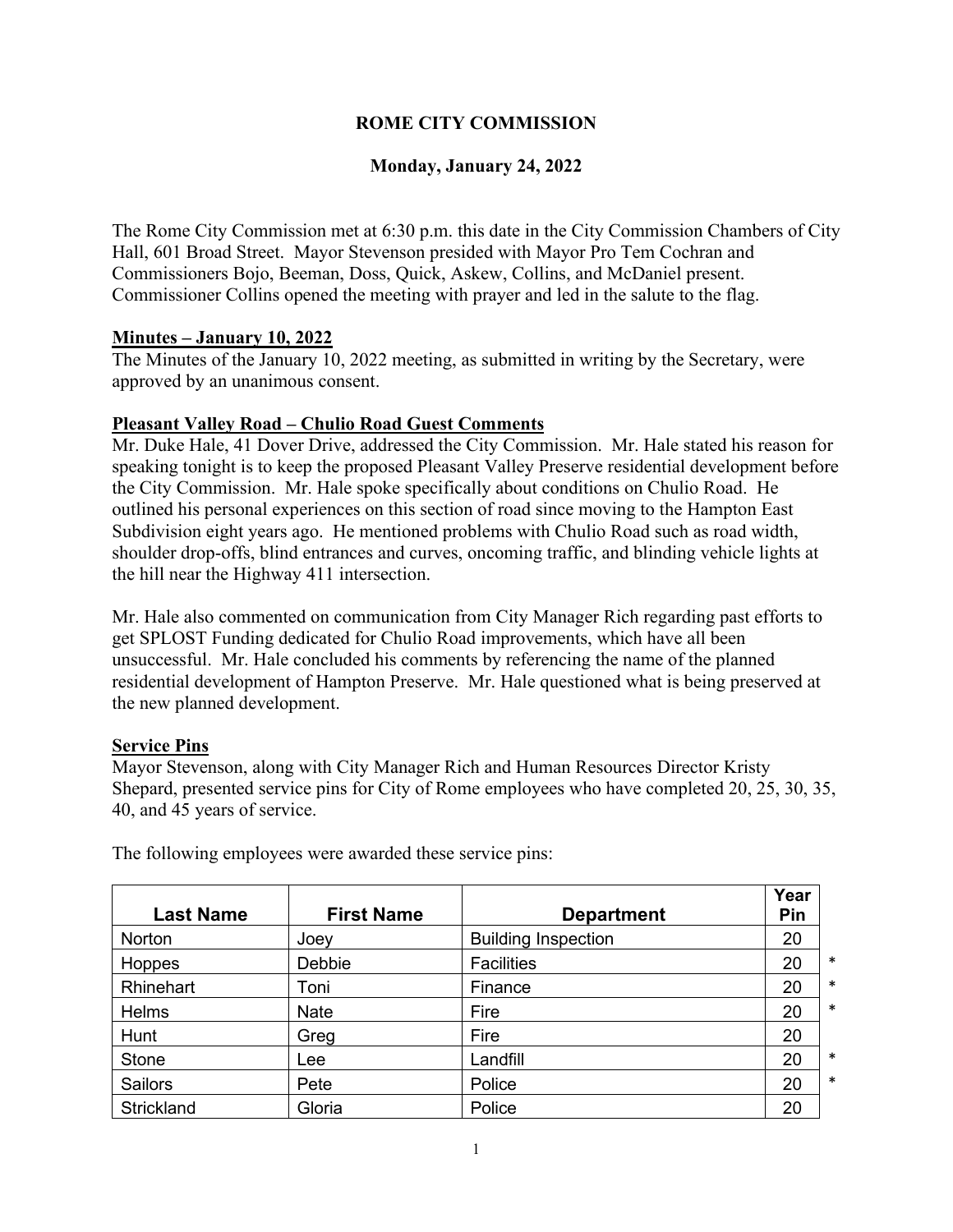| Studdard     | Patricia     | Police        | 20           |
|--------------|--------------|---------------|--------------|
| Yarbrough    | Tony         | Police        | $\ast$<br>20 |
| Spivey       | William      | Solid Waste   | $\ast$<br>20 |
| Gordon       | Clay         | Transit       | 20           |
| Creamer      | Eugene       | Water         | 20           |
| Middleton    | <b>Bryan</b> | Water         | 20           |
| Parker       | Kyle         | Water         | 20           |
| Rayburn      | James        | Water         | $\ast$<br>20 |
|              |              |               |              |
| Abbott       | Greg         | Fire          | $\ast$<br>25 |
| Collier      | Grant        | Fire          | 25<br>$\ast$ |
| Hickman II   | Steven       | Fire          | $\ast$<br>25 |
| Holder       | James        | Fire          | $\ast$<br>25 |
| Ramey        | Robbie       | Fire          | $\ast$<br>25 |
| <b>Blair</b> | Rusty        | Police        | $\ast$<br>25 |
| Watson       | Ernie        | <b>Street</b> | 25           |
| Schroeder    | <b>Bill</b>  | Water         | 25           |
|              |              |               |              |
| Gibson       | Janice       | Transit       | 30           |
|              |              |               |              |
| Moser        | Jim          | Police        | $\ast$<br>35 |
| Holsey       | Laron        | Solid Waste   | $\ast$<br>35 |
|              |              |               |              |
| Nelson       | Lamar        | Water         | $\ast$<br>40 |
|              |              |               |              |
| Webber       | Paul         | Police        | 45           |
| <b>Vines</b> | Randy        | Water         | $\ast$<br>45 |

## \* Present

Mr. Rich congratulated these employees for reaching these milestones with the City of Rome. He also commented on the importance of career employees and the valuable experiences to our workforce.

# **City Employees – Education Accomplishments**

Mayor Stevenson, along with City Manager Rich and Human Resource Director Kristy Shepard, recognized the following City of Rome employees for their education accomplishments in 2021:

| <b>Name</b>          | <b>Department</b> | <b>Degree</b>                             |  |
|----------------------|-------------------|-------------------------------------------|--|
| Javier Daniels       | Fire              | BACHELOR OF BIBLICAL STUDIES              |  |
| Jamie Stone          | Fire              | BACHELOR OF SCIENCE IN FIRE ADMINISTATION |  |
| <b>Philip Little</b> | Fire              | ASSOCIATES OF SCIENCE IN PARAMEDICINE     |  |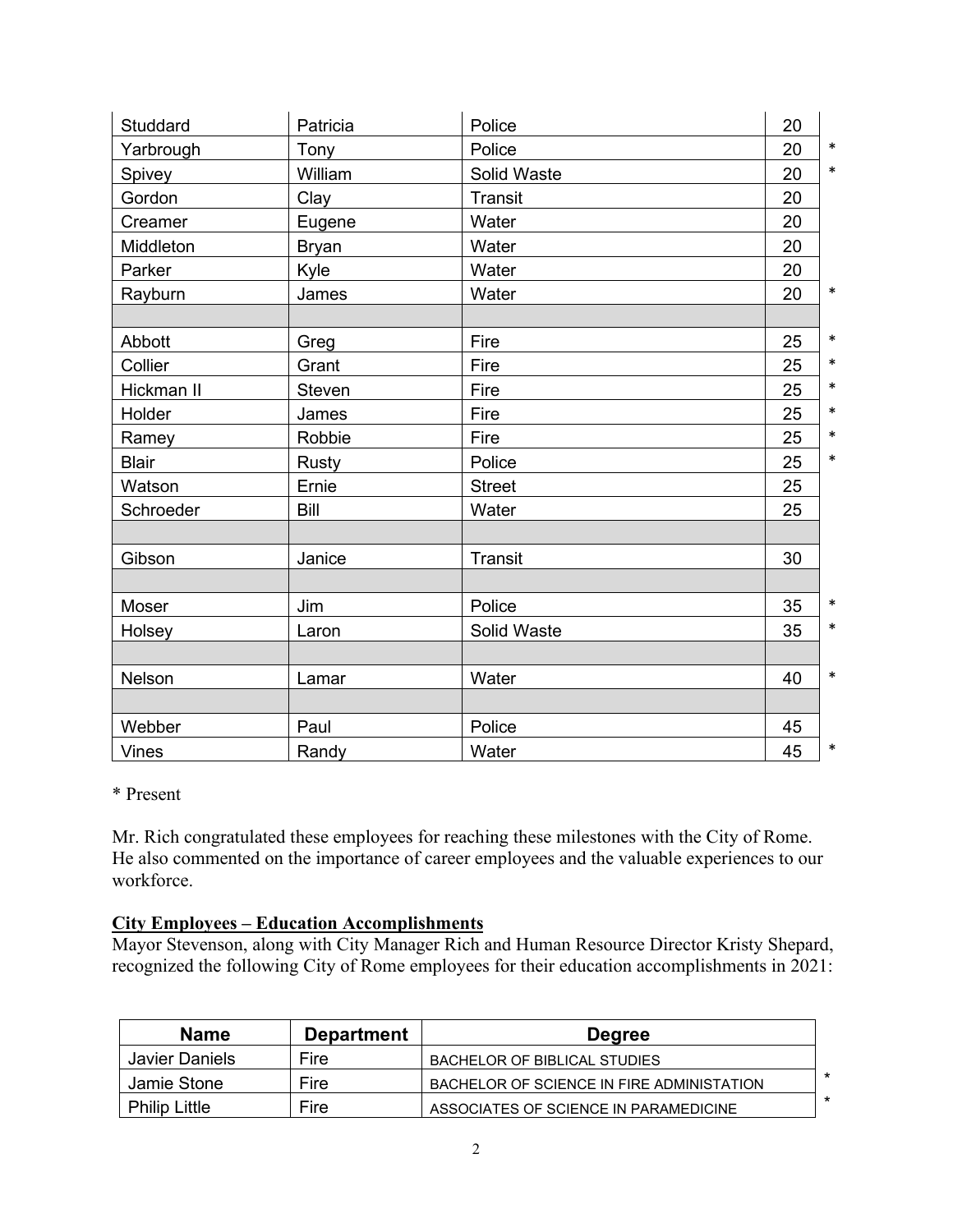| <b>Brittany Griffin</b> | Planning            | CONGRESS FOR NEW URBANISM (CNU)           |   |
|-------------------------|---------------------|-------------------------------------------|---|
| Matt Cowan              | Police              | ASSOCIATES OF CRIMINAL JUSTICE TECHNOLOGY |   |
| Justin Messer           | <b>Public Works</b> | LOCAL ASSISTED PROJECTS (LAP)             |   |
| Tim Garrett             | Solid Waste         | BACHELOR OF BUSINESS ADMINISTRATION       |   |
| Teresa Harrell          | Water               | BACHELOR OF BUSINESS ADMINISTATION        | * |

\* Present

#### **Alcohol Ordinance Amendment – First Reading**

Secretary Smith reported that an Alcohol Ordinance amendment is being placed on First Reading tonight, which would amend the wine pouring and consumption hours. This ordinance amendment is scheduled for a Second Reading at the February 14<sup>th</sup> City Commission meeting:

### **Street Closing Ordinance – Jennings Street**

Commissioner Cochran moved to adopt an ordinance which would finalize the process to close Jennings Street and deed the property to the adjoining owner. This section of Jennings Street is approximately 266 feet in length and 50 feet wide. The adjoining owner is the Fountain Family Properties LLLP. Commissioner Bojo seconded the motion, and the vote was unanimously in favor.

### **Z22-01-03 Rezone 410-414 East First Avenue**

Commissioner Quick introduced rezoning file Z22-01-03, the request to rezone property located at 410-414 East First Avenue from Community Commercial and Light Industrial to Multi-Family Residential. This property is identified by Tax Map #s J14F-062, 063, 064, 065, 066, 067, 068, and 071. The Planning Commission has unanimously recommended approval of the rezoning request.

Rome Planner Artagus Newell reviewed this file, displaying maps and photographs of the subject and surrounding property. Mr. Newell stated that the owner wishes to develop approximately 41 townhomes on this site.

Mayor Stevenson called a Public Hearing to order and speaking in favor of the rezoning request was Mr. David Buckel, of the Buckel Design Group, Duluth, Georgia. Mr. Buckel explained that the owner's plan is to develop townhouses on this site. Approximately 41 units will be planned, and the units will be two-story units with one car garage and three-story units with two car garages. The entrances to this development will come from East 4<sup>th</sup> Street. There will also be overflow parking onsite. With there being no further comments, Mayor Stevenson closed the Public Hearing.

Since this property is located within the Historic District, the Historic Preservation Commission approval will be needed for this site plan.

Commissioner Quick moved to approve the rezoning request to Multi-Family Residential as submitted. Commissioner Askew seconded, and the vote was unanimously in favor.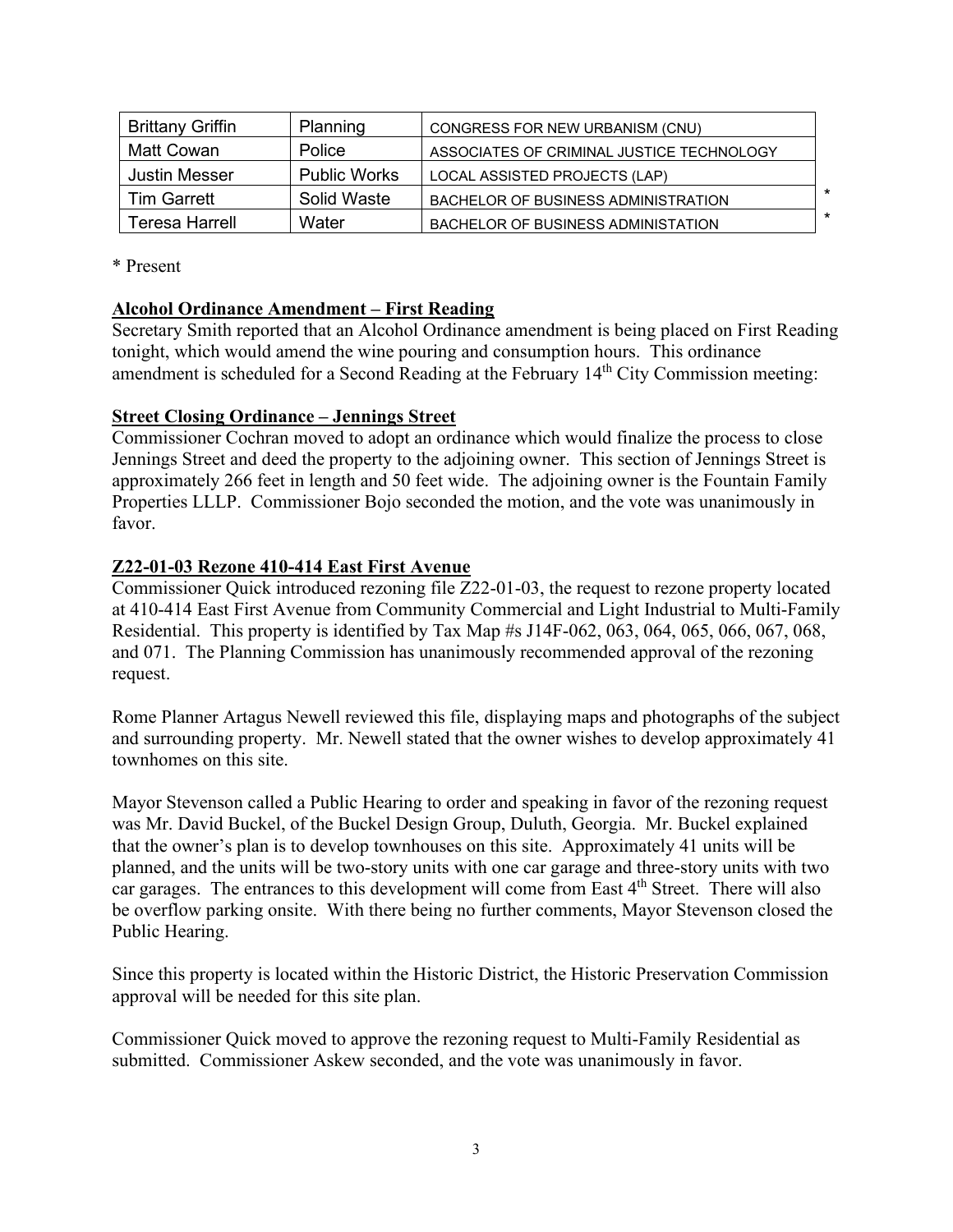## **Z22-01-06 Rezone Woodrow Wilson Way**

Commissioner Quick introduced rezoning file Z22-01-06, the request to rezone property located on Woodrow Wilson Way from Multi-Family Residential and Community Commercial to Multi-Family Residential. This property is identified by Floyd County Tax Map # I13W-002. The Planning Commission has unanimously recommended approval.

Rome Planner Artagus Newell was present and reviewed this file, displaying maps and photographs of the subject and surrounding property. Mr. Newell explained that this is approximately 14.4 acres in size and is currently owned by Berry College.

Mayor Stevenson called a Public Hearing to order. Speaking in favor of the rezoning request was Mr. Jimmy Byars, 19 Rockridge Road, and representing Berry College. Mr. Byars stated that the north side of Woodrow Wilson Way would be developed as part of this plan, and this will contain an apartment development. Also speaking in favor of the rezoning request was Mr. Josh Mindell of Gateway Development. Mr. Mindell stated that 200 units of multi-family housing are planned for this development. These will be market rate apartments, and their evaluation is that the demand for these units is currently present.

Speaking in opposition to the planned development was Ms. Angela Ravino, 1410 Kingston Highway. Ms. Ravino stated that she moved to Rome and appreciates the tranquility of our community, and she fears that this plan and other planned developments will take away from Rome's charm.

Mr. Josh Mindell offered brief rebuttal comments stating that he feels this planned development on Woodrow Wilson Way will be a credit and an asset for Rome. With there being no further comments, Mayor Stevenson closed the Public Hearing.

Commissioner Quick moved to approve the rezoning request as submitted, and Commissioner McDaniel seconded the motion.

There were brief comments by the City Commissioners concerning this rezoning request. Questions were posed, and it was clarified that this will be taxable property and privately owned. Gateway Management, a sister company of Gateway Development, will manage the property. Construction will begin later this year with units planned to come online during the summer of 2023. It was explained that the expected rental rates will be approximately \$1,050 for onebedroom units, \$1,400 for two-bedroom units, and \$1,600 for three-bedroom units. Commissioner Cochran has not participated in the discussion and explained that he would not vote on this matter due to having contracts with Berry College.

With the discussion concluded, Commissioner Quick's motion to approve the rezoning request as submitted was approved by the following vote:

**YES:** Bojo, Beeman, Doss, Quick, Askew, Collins, and McDaniel **ABSTAIN:** Cochran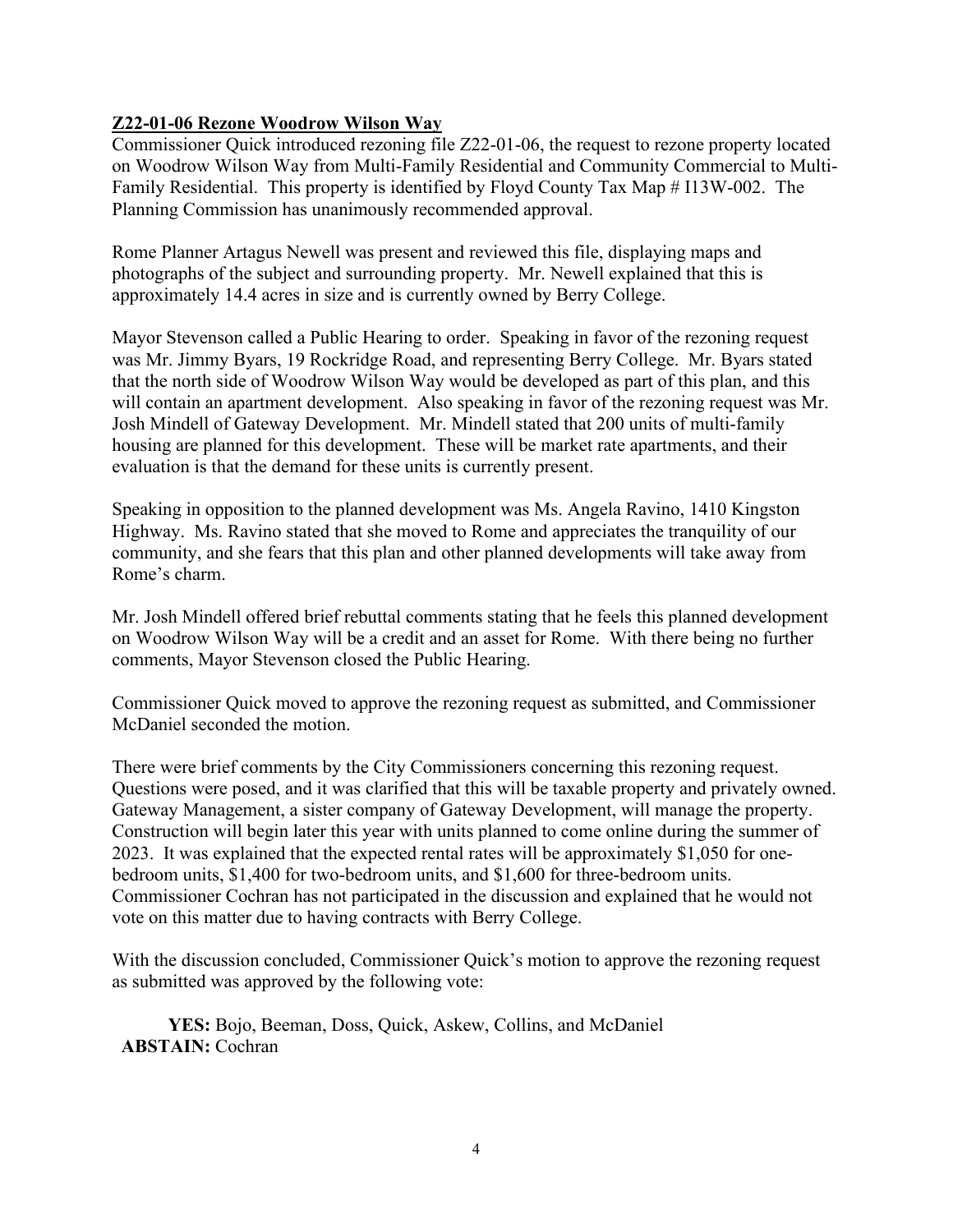## **ULDC Amendment – Townhomes and Tri/Duplexes Along Major Streets**

Commissioner Quick presented a proposed amendment to the Unified Land Development Code. This amendment would allow townhomes and tri/duplexes along major streets with restrictions. Planning Staff has recommended approval, and the Planning Commission unanimously supported the amendment.

Rome Planner Artagus Newell reviewed the proposed amendment and displayed a city map showing major roads and collector-type streets. Mr. Newell explained that, while major roads do include the state routes that pass through our towns such as Turner McCall Boulevard, Martha Berry Boulevard, and Broad Street, it also includes other streets. Examples given were 5<sup>th</sup> Avenue, West Third Street, John Davenport Drive, Division Street, Redmond Road, Riverside Parkway, and Calhoun Avenue. "If these multi-family uses are not allowed along major roads, then it pushes them deeper into areas that have traditionally been neighborhoods of single-family detached homes." There have been numerous incidences where someone has attempted to rezone property to multi-family residential in areas that predominantly consist of site-built, single-family detached homes and faced massive opposition from the neighbors. Many of these requests were ultimately turned down and many of them should have been because they should have been constructed closer to major roads, and fortunately, the ULDC has always prohibited this.

Mayor Stevenson called a Public Hearing to order concerning the amendment. There was no one to speak in favor or opposition, and the Public Hearing was closed.

Commissioner Collins moved to table this proposed amendment until it could be studied further. Commissioner Collins feels that this change will "change the face of Rome". He also suggested that this be considered as a City Commission Retreat topic since the City Commission will likely have a Planning Retreat schedule within the next two months. Commissioner McDaniel spoke in favor of the proposed ordinance, stating that it will allow the type of construction that Rome has when it is growing. Commissioner Collins again expressed his opposition and suggested that this be saved for a retreat topic since there has been no input to this point by the City Commission. Commissioner Cochran agreed that tabling the request is probably the best course of action at this time. Commissioner Cochran seconded, and that motion was approved by the following vote:

**YES:** Cochran, Bojo, Beeman, Doss, Askew, and Collins **NO:** Quick, McDaniel

## **Re-Adopt the ULDC and Zoning Maps**

Rome Planner Artagus Newell stated that it is time for the City of Rome to re-adopt the Unified Land Development Code and Zoning Maps. This is an annual process that the city undertakes each year.

Mayor Stevenson called a Public Hearing to order concerning this re-adoption. There was no one to speak in favor or opposition, and the Public Hearing was closed.

Commissioner Quick moved to re-adopt the Unified Land Development Code and Zoning Maps. Commissioner Doss seconded, and the vote was unanimously in favor.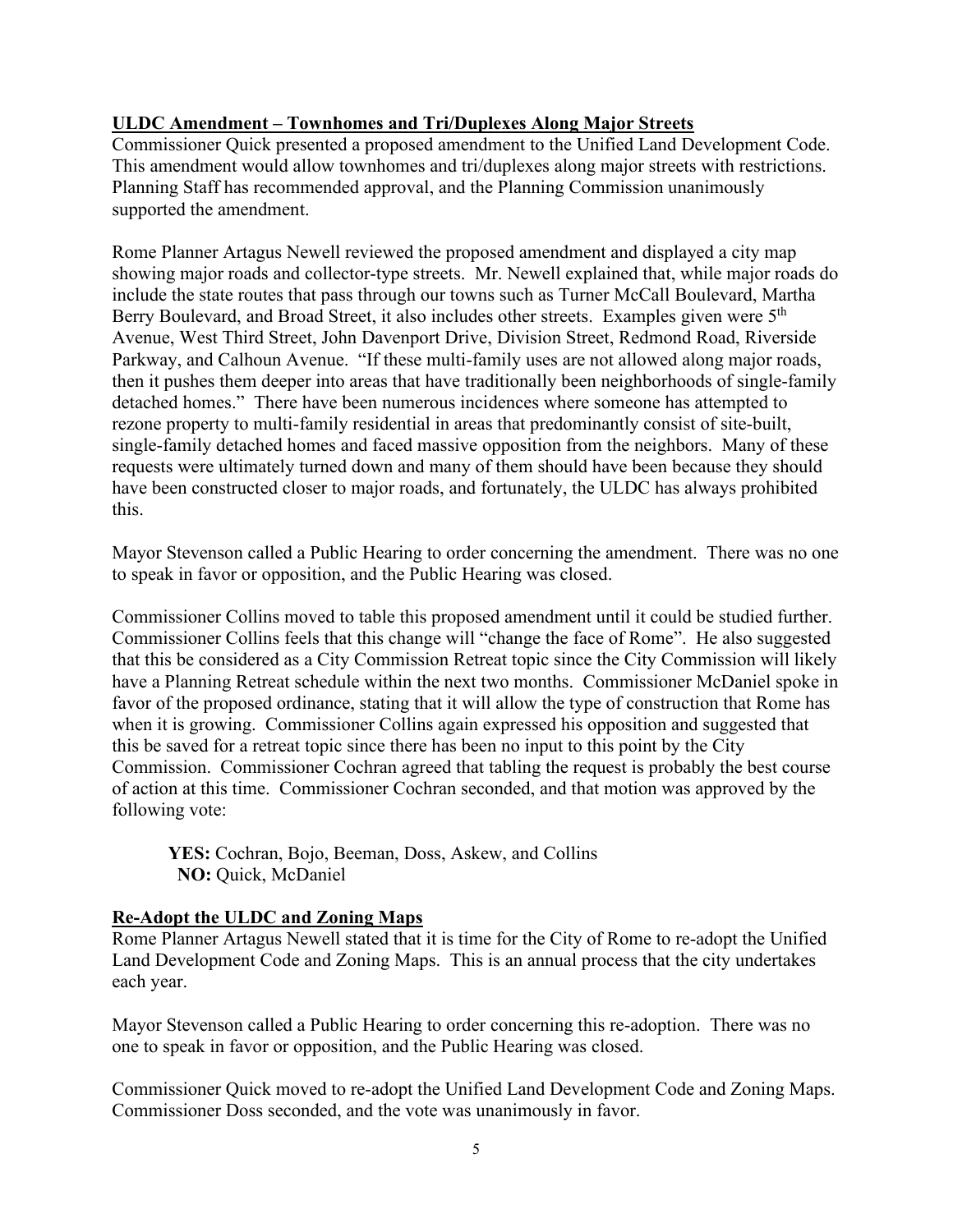Mr. Newell reviewed the statistics for the previous year regarding such items as annexations, rezonings, and SUP files, along with Historic Preservation and Board of Adjustment applications.

## **City Manager Vehicle – Decal Exemption**

Mayor Stevenson called a Public Hearing to order concerning the proposal to adopt a resolution to exempt the City Manager's vehicle from the State of Georgia Decal Requirement. There was no one to speak in favor or opposition, and the Public Hearing was closed. Commissioner Quick moved to adopt a resolution to exempt the City Manager's vehicle from the State of Georgia Decal Requirement for 2022. Commissioner Cochran seconded, and the vote was unanimously in favor.

#### **Inmate Agreement**

City Manager Rich explained that he is recommending the adoption of an agreement which would provide an additional inmate crew. This crew will be used primarily at the Landfill for litter control. The agreement is for calendar year 2022 at a price of \$62,153.30. This amount will be paid from the Solid Waste Fund.

Commissioner Collins moved to adopt the Inmate Agreement. Commissioner Cochran seconded, and the vote was unanimously in favor.

### **South Meadows Groundbreaking**

Mayor Stevenson announced a groundbreaking ceremony would be held for the South Meadows Apartment Homes on Friday, January 28<sup>th</sup> at 11:30 at 12 Pollock Street.

## **GMA Training**

Mayor Stevenson expressed her appreciation to the citizens for allowing the City Commissioners to attend the Georgia Municipal Association Cities United Conference recently in Atlanta. Mayor Stevenson spoke of the amount of training that was provided at this conference and that would allow our commissioners to better serve and to help make Rome the best city in Georgia.

#### **Certificates of Accomplishments**

Mayor Stevenson announced that Commissioner Jim Bojo had received his Certificate of Achievement from the Georgia Municipal Association for completion of the 72 hours of training for this certification. Commissioner Randy Quick has received his Certificate of Excellence having completed 120 hours of training. Commissioner Quick has also completed the Robert E. Knox Municipal Leadership Institute.

#### **COVID Report**

Commissioner Cochran reported that, as of January  $23<sup>rd</sup>$ , there have been 21,241 confirmed cases of COVID in Floyd County. There were 1,018 cases confirmed last week. A total of 335 Floyd County deaths have been contributed to COVID with five occurring last week. Commissioner Cochran also stated that the mortality rate for the Alpha and Delta surges of COVID were 1 in 50, while the Omicron variant has resulted in a mortality rate of 1 in 350.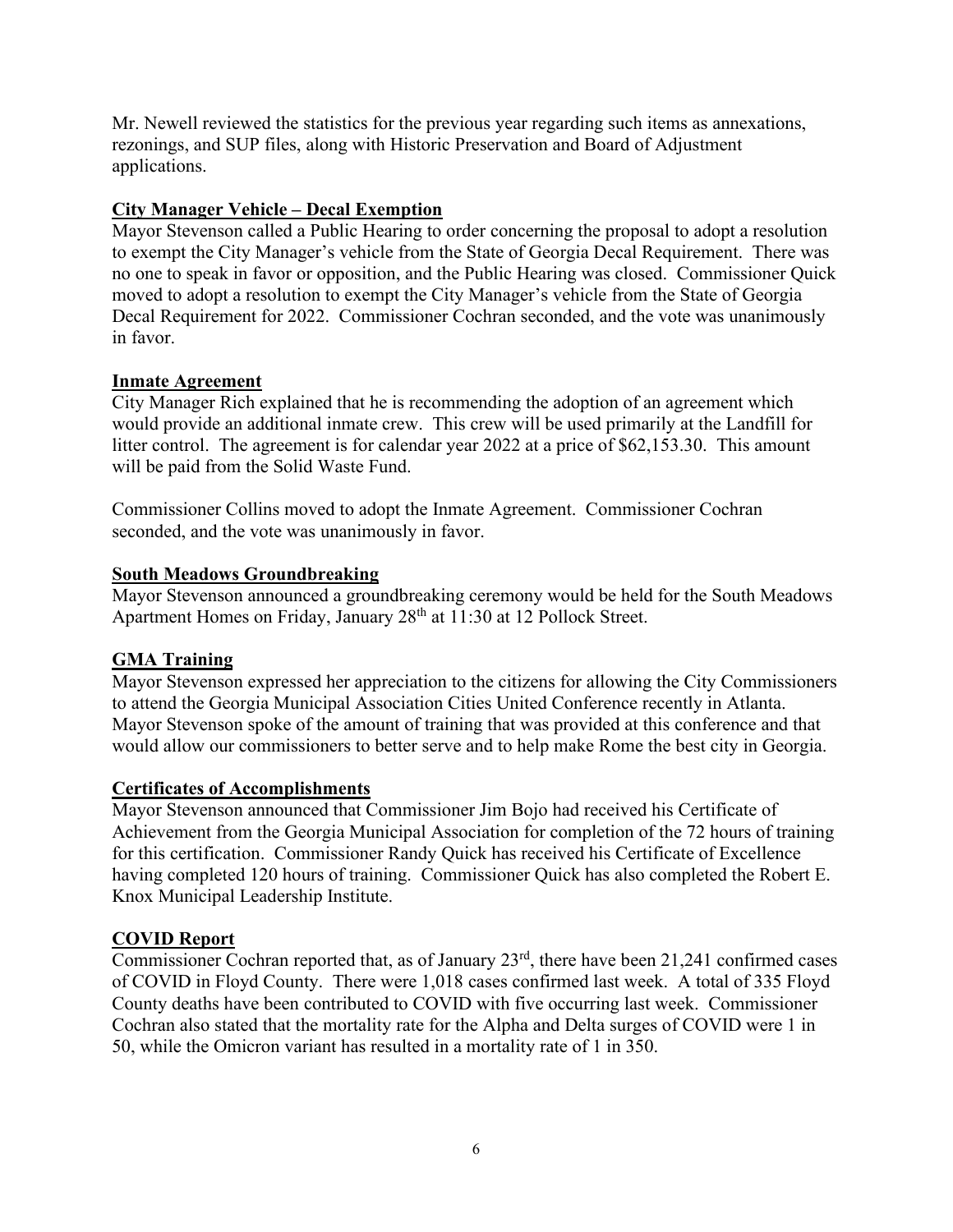## **Solid Waste Commission**

Commissioner Cochran announced that the Solid Waste Commission will meet on Tuesday, January  $25<sup>th</sup>$  at 8:30 a.m. in the Sam King Room.

### **Metropolitan Freight Study**

Commissioner Cochran announced that the Transportation Policy Committee had voted to participate in the Metropolitan Freight Study for our community.

### **Shorter Avenue Paving**

Commissioner Cochran reported that, after communications with the Georgia Department of Transportation, the scheduled paving of Shorter Avenue has been moved from 2025 to 2022.

### **Development Oversight Committee**

Commissioner Bojo announced that the Development Oversight Committee will meet on Tuesday, February  $1<sup>st</sup>$  at 10 a.m. at the Floyd County Administration Building.

### **Water and Sewer Committee**

Commissioner Bojo announced that the Water and Sewer Committee will meet next on Thursday, February  $3<sup>rd</sup>$  at 8:30 a.m. in the Sam King Room.

### **Atlanta Gas Light Paving**

Commissioner Bojo inquired regarding the status of Atlanta Gas Light's final paving after the big pipeline project in our community. Mr. Rich responded that the majority of the work was done; however, there was still some touchup paving left in a few areas in our city.

### **Clocktower - 150th Anniversary**

Commissioner Doss announced that there will be a celebration of the  $150<sup>th</sup>$  anniversary of the City of Rome Clocktower on January  $27<sup>th</sup>$  at 11:30 a.m. at the Clocktower grounds.

#### **Downtown Development Authority**

Commissioner Quick announced that the Downtown Development Authority will meet on Thursday, February  $10^{th}$  at 8:30 a.m. in the Carnegie Training Room.

#### **Planning Commission**

Commissioner Quick announced that the Rome/Floyd Planning Commission will meet on Thursday, February  $3<sup>rd</sup>$  at 2:30 p.m. in the Sam King Room.

#### **Youth Task Force**

Commissioner Askew announced that the next meeting of the Youth Task Force Committee is scheduled for February 1<sup>st</sup>.

#### **Community Development Committee**

Commissioner Collins announced that the Community Development Committee will meet on Tuesday, February 8<sup>th</sup> at 10 a.m. in the Carnegie Training Room.